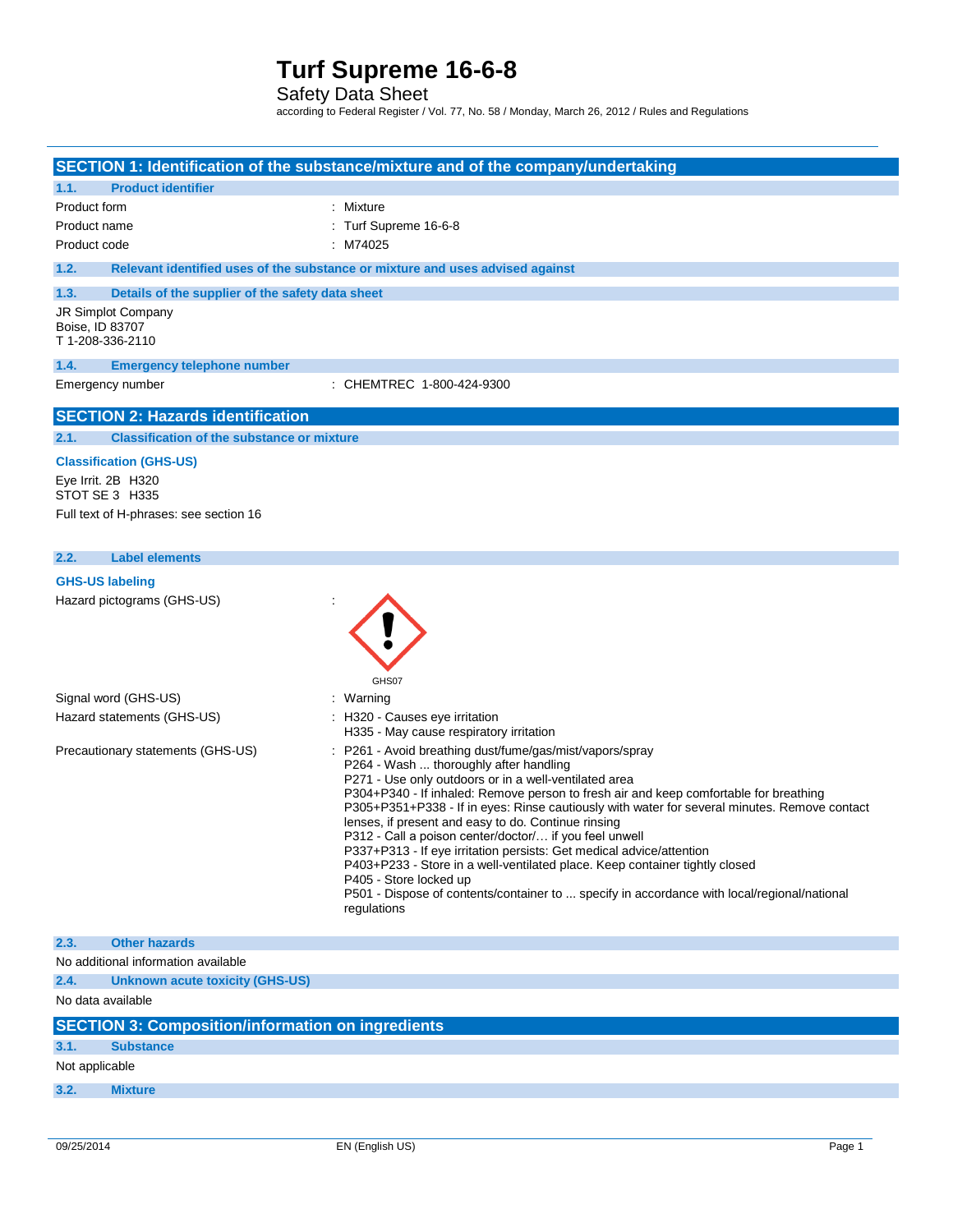### Safety Data Sheet

according to Federal Register / Vol. 77, No. 58 / Monday, March 26, 2012 / Rules and Regulations

| <b>Name</b>            | <b>Product identifier</b> | $\frac{9}{6}$ | <b>Classification (GHS-US)</b>         |
|------------------------|---------------------------|---------------|----------------------------------------|
| ammonium sulfate       | (CAS No) 7783-20-2        |               | Eye Irrit. 2B, H320<br>STOT SE 3, H335 |
| Monoammonium Phosphate | (CAS No) 7722-76-1        |               | Eye Irrit. 2B, H320<br>STOT SE 3, H335 |
| Wax                    | (CAS No) 64771-72-8       |               | Not classified                         |
| Iron Oxysulfate        |                           |               | Eye Irrit. 2B, H320                    |
| Manganese Oxysulfate   |                           |               | Eye Irrit. 2B, H320                    |
| potassium chloride     | (CAS No) 7447-40-7        |               | Not classified                         |

|                                                                                                         | <b>SECTION 4: First aid measures</b>                                |                                                                                                                                                                      |
|---------------------------------------------------------------------------------------------------------|---------------------------------------------------------------------|----------------------------------------------------------------------------------------------------------------------------------------------------------------------|
| 4.1.                                                                                                    | <b>Description of first aid measures</b>                            |                                                                                                                                                                      |
| First-aid measures general                                                                              |                                                                     | : Never give anything by mouth to an unconscious person. If you feel unwell, seek medical advice<br>(show the label where possible).                                 |
|                                                                                                         | First-aid measures after inhalation                                 | Assure fresh air breathing. Allow the victim to rest.                                                                                                                |
|                                                                                                         | First-aid measures after skin contact                               | Remove affected clothing and wash all exposed skin area with mild soap and water, followed by<br>warm water rinse.                                                   |
|                                                                                                         | First-aid measures after eye contact                                | Rinse immediately with plenty of water. Obtain medical attention if pain, blinking or redness<br>persist.                                                            |
|                                                                                                         | First-aid measures after ingestion                                  | : Rinse mouth. Do NOT induce vomiting. Obtain emergency medical attention.                                                                                           |
| 4.2.                                                                                                    | Most important symptoms and effects, both acute and delayed         |                                                                                                                                                                      |
|                                                                                                         | Symptoms/injuries                                                   | : Not expected to present a significant hazard under anticipated conditions of normal use.                                                                           |
| 4.3.                                                                                                    |                                                                     | Indication of any immediate medical attention and special treatment needed                                                                                           |
|                                                                                                         | No additional information available                                 |                                                                                                                                                                      |
|                                                                                                         | <b>SECTION 5: Firefighting measures</b>                             |                                                                                                                                                                      |
| 5.1.                                                                                                    | <b>Extinguishing media</b>                                          |                                                                                                                                                                      |
|                                                                                                         | Suitable extinguishing media                                        | : Foam. Dry powder. Carbon dioxide. Water spray. Sand.                                                                                                               |
|                                                                                                         | Unsuitable extinguishing media                                      | Do not use a heavy water stream.                                                                                                                                     |
| 5.2.                                                                                                    | Special hazards arising from the substance or mixture               |                                                                                                                                                                      |
|                                                                                                         | No additional information available                                 |                                                                                                                                                                      |
| 5.3.                                                                                                    | <b>Advice for firefighters</b>                                      |                                                                                                                                                                      |
|                                                                                                         | Firefighting instructions                                           | : Use water spray or fog for cooling exposed containers. Exercise caution when fighting any<br>chemical fire. Prevent fire-fighting water from entering environment. |
|                                                                                                         | Protection during firefighting                                      | Do not enter fire area without proper protective equipment, including respiratory protection.                                                                        |
|                                                                                                         | <b>SECTION 6: Accidental release measures</b>                       |                                                                                                                                                                      |
| 6.1.                                                                                                    | Personal precautions, protective equipment and emergency procedures |                                                                                                                                                                      |
| 6.1.1.                                                                                                  | For non-emergency personnel                                         |                                                                                                                                                                      |
|                                                                                                         | <b>Emergency procedures</b>                                         | : Evacuate unnecessary personnel.                                                                                                                                    |
| 6.1.2.                                                                                                  | For emergency responders                                            |                                                                                                                                                                      |
|                                                                                                         | Protective equipment                                                | Equip cleanup crew with proper protection.                                                                                                                           |
|                                                                                                         | <b>Emergency procedures</b>                                         | : Ventilate area.                                                                                                                                                    |
| 6.2.                                                                                                    | <b>Environmental precautions</b>                                    |                                                                                                                                                                      |
| Prevent entry to sewers and public waters. Notify authorities if liquid enters sewers or public waters. |                                                                     |                                                                                                                                                                      |
| 6.3.                                                                                                    | Methods and material for containment and cleaning up                |                                                                                                                                                                      |
|                                                                                                         | Methods for cleaning up                                             | : On land, sweep or shovel into suitable containers. Minimize generation of dust. Store away from<br>other materials.                                                |
| 6.4.                                                                                                    | <b>Reference to other sections</b>                                  |                                                                                                                                                                      |
|                                                                                                         |                                                                     |                                                                                                                                                                      |

See Heading 8. Exposure controls and personal protection.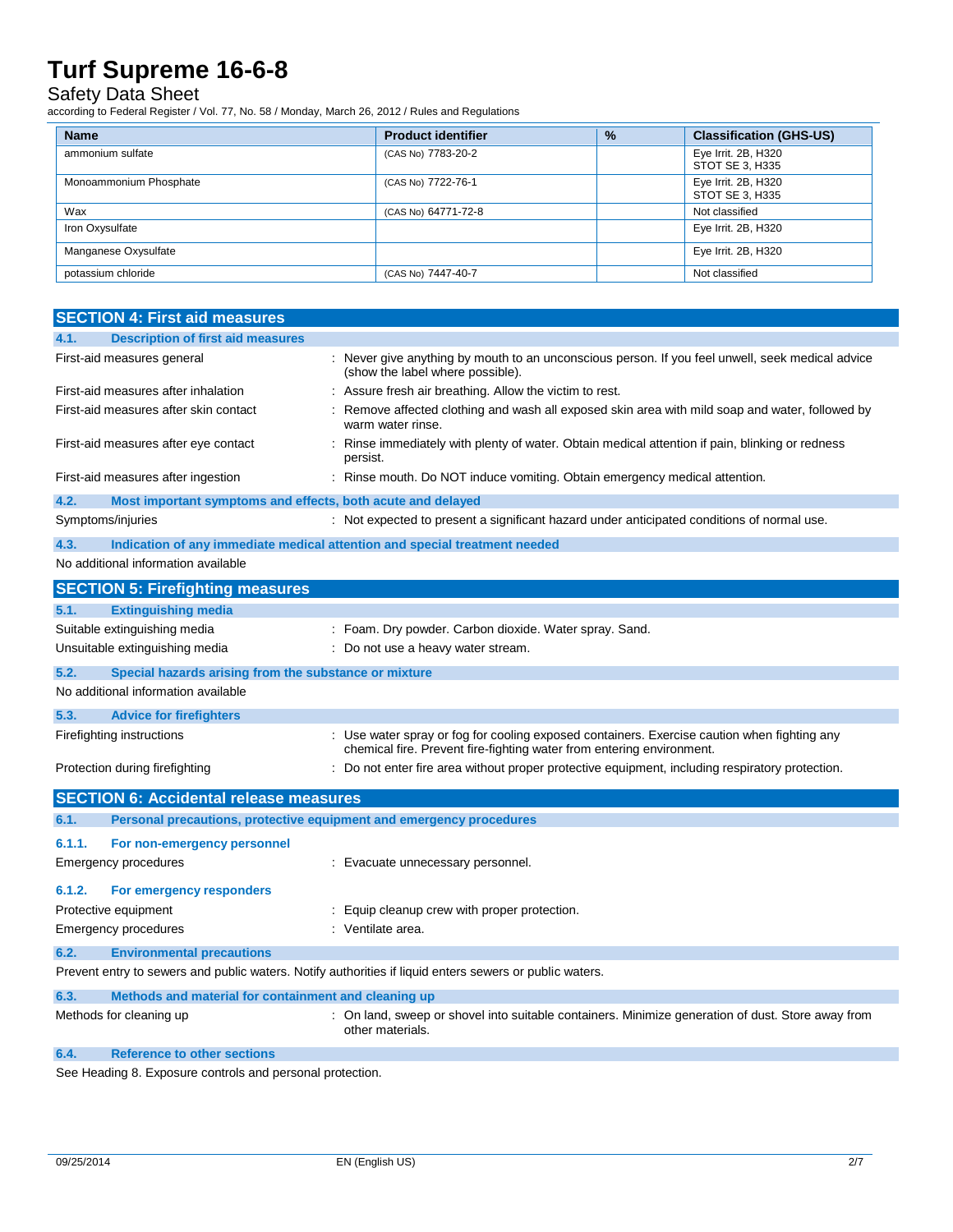## Safety Data Sheet

according to Federal Register / Vol. 77, No. 58 / Monday, March 26, 2012 / Rules and Regulations

| <b>SECTION 7: Handling and storage</b>                               |                                                                                                                                                                                                     |
|----------------------------------------------------------------------|-----------------------------------------------------------------------------------------------------------------------------------------------------------------------------------------------------|
| 7.1.<br><b>Precautions for safe handling</b>                         |                                                                                                                                                                                                     |
| Precautions for safe handling                                        | Wash hands and other exposed areas with mild soap and water before eating, drinking or<br>smoking and when leaving work. Provide good ventilation in process area to prevent formation of<br>vapor. |
| Conditions for safe storage, including any incompatibilities<br>7.2. |                                                                                                                                                                                                     |
| Storage conditions                                                   | : Keep only in the original container in a cool, well ventilated place away from : Keep container<br>closed when not in use.                                                                        |
| Incompatible products                                                | Strong bases. Strong acids.                                                                                                                                                                         |
| Incompatible materials                                               | : Sources of ignition. Direct sunlight.                                                                                                                                                             |
| 7.3.<br><b>Specific end use(s)</b>                                   |                                                                                                                                                                                                     |
| No additional information available                                  |                                                                                                                                                                                                     |
| <b>SECTION 8: Exposure controls/personal protection</b>              |                                                                                                                                                                                                     |
| 8.1.<br><b>Control parameters</b>                                    |                                                                                                                                                                                                     |
| No additional information available                                  |                                                                                                                                                                                                     |
|                                                                      |                                                                                                                                                                                                     |
| 8.2.<br><b>Exposure controls</b>                                     |                                                                                                                                                                                                     |
| Personal protective equipment                                        | : Avoid all unnecessary exposure.                                                                                                                                                                   |
| Hand protection                                                      | Wear protective gloves.                                                                                                                                                                             |
| Eye protection                                                       | Chemical goggles or safety glasses.                                                                                                                                                                 |
| Respiratory protection                                               | Wear appropriate mask.                                                                                                                                                                              |
| Other information                                                    | : Do not eat, drink or smoke during use.                                                                                                                                                            |
| <b>SECTION 9: Physical and chemical properties</b>                   |                                                                                                                                                                                                     |
| 9.1.<br>Information on basic physical and chemical properties        |                                                                                                                                                                                                     |
| <b>Physical state</b>                                                | Solid                                                                                                                                                                                               |
| Appearance                                                           | Gray granules.                                                                                                                                                                                      |
| Color                                                                | Gray                                                                                                                                                                                                |
| Odor                                                                 | Odorless                                                                                                                                                                                            |
| Odor threshold                                                       | No data available                                                                                                                                                                                   |
| рH                                                                   | No data available                                                                                                                                                                                   |
| Relative evaporation rate (butyl acetate=1)                          | No data available                                                                                                                                                                                   |
| Melting point                                                        | No data available                                                                                                                                                                                   |
| Freezing point                                                       | No data available                                                                                                                                                                                   |
| Boiling point                                                        | No data available                                                                                                                                                                                   |
| Flash point                                                          | Non-flammable                                                                                                                                                                                       |
| Auto-ignition temperature                                            | No data available                                                                                                                                                                                   |
| Decomposition temperature                                            | No data available                                                                                                                                                                                   |
| Flammability (solid, gas)                                            | No data available                                                                                                                                                                                   |
| Vapor pressure                                                       | No data available                                                                                                                                                                                   |
| Relative vapor density at 20 °C                                      | No data available                                                                                                                                                                                   |
| Relative density                                                     | No data available                                                                                                                                                                                   |
| Density                                                              | 63 lbs/ft^3                                                                                                                                                                                         |
| Solubility                                                           | : Water: 60 g/100ml                                                                                                                                                                                 |
| Log Pow                                                              | : No data available                                                                                                                                                                                 |
| Log Kow                                                              | No data available                                                                                                                                                                                   |
| Viscosity, kinematic                                                 | No data available                                                                                                                                                                                   |
| Viscosity, dynamic                                                   | No data available                                                                                                                                                                                   |
| <b>Explosive properties</b>                                          | No data available                                                                                                                                                                                   |
| Oxidizing properties                                                 | No data available                                                                                                                                                                                   |
| <b>Explosive limits</b>                                              | No data available                                                                                                                                                                                   |
| <b>Other information</b><br>9.2.                                     |                                                                                                                                                                                                     |
| No additional information available                                  |                                                                                                                                                                                                     |

09/25/2014 EN (English US) 3/7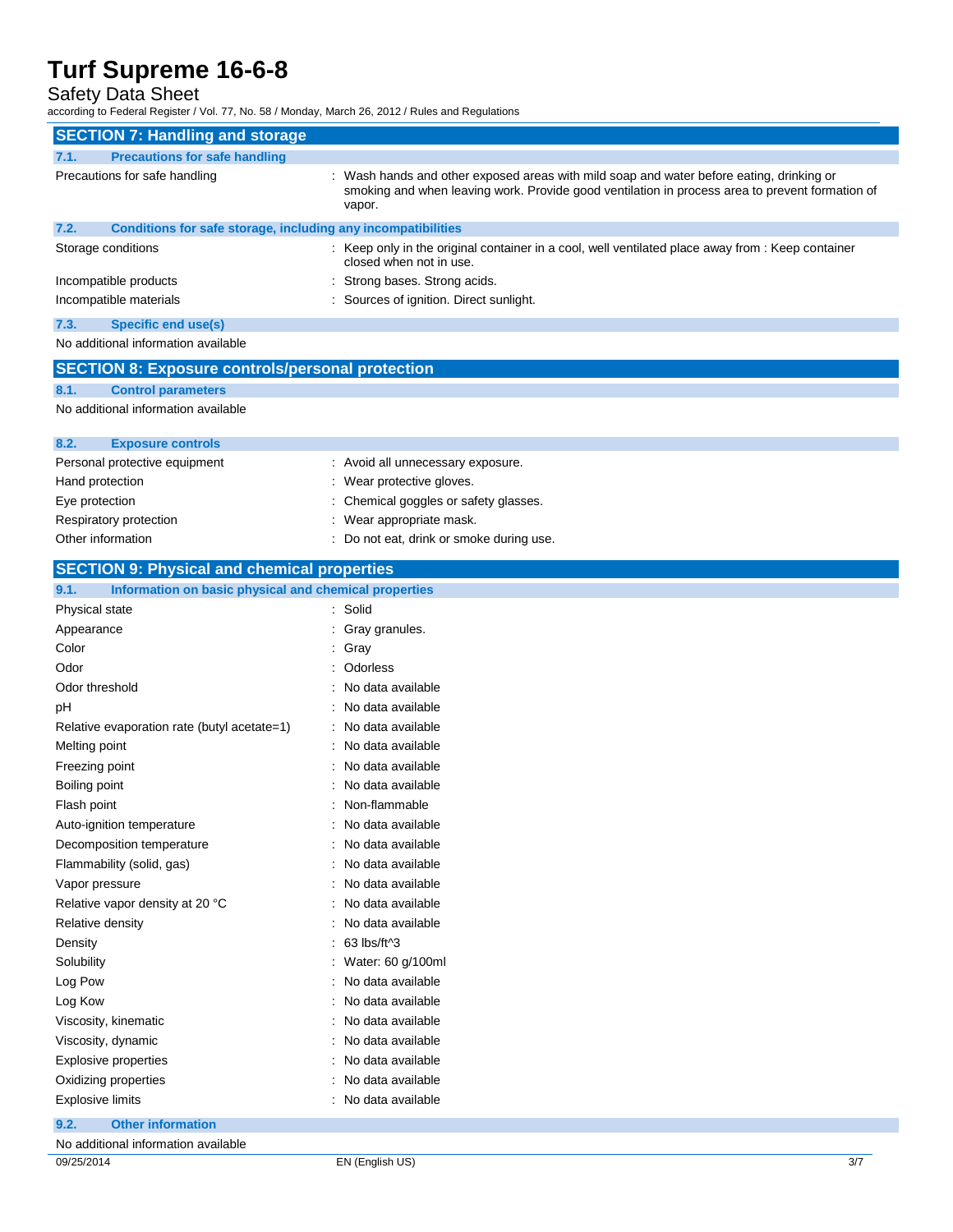### Safety Data Sheet

according to Federal Register / Vol. 77, No. 58 / Monday, March 26, 2012 / Rules and Regulations

## **SECTION 10: Stability and reactivity 10.1. Reactivity** No additional information available **10.2. Chemical stability** Stable. Not established. **10.3. Possibility of hazardous reactions** Not established.

### **10.4. Conditions to avoid**

Extremely high temperatures. Direct sunlight. Extremely high or low temperatures.

#### **10.5. Incompatible materials**

Oxidizing agent. Prolonged contact may cause oxidation of unprotected metals. Strong acids. Strong bases.

#### **10.6. Hazardous decomposition products**

Extremely high temperatures. The product may reach melting point and decompose to release NH3, SOx, POx, or CN. fume. Carbon monoxide. Carbon dioxide.

### **SECTION 11: Toxicological information**

**11.1. Information on toxicological effects**

Acute toxicity in the classified in the classified in the classified in the classified in the classified in the classified in the classified in the classified in the classified in the classified in the classified in the cl

| ammonium sulfate (7783-20-2)                           |                                                                   |  |
|--------------------------------------------------------|-------------------------------------------------------------------|--|
| LD50 oral rat                                          | 2840 mg/kg (Rat)                                                  |  |
| LD50 dermal rat                                        | > 2000 mg/kg                                                      |  |
| ATE US (oral)                                          | 2840.00000000 mg/kg body weight                                   |  |
| Monoammonium Phosphate (7722-76-1)                     |                                                                   |  |
| LD50 oral rat                                          | 5750 mg/kg (Rat)                                                  |  |
| LD50 dermal rat                                        | > mg/kg                                                           |  |
| LD50 dermal rabbit                                     | > 7940 mg/kg (Rabbit)                                             |  |
| ATE US (oral)                                          | 5750.00000000 mg/kg body weight                                   |  |
| <b>Manganese Oxysulfate</b>                            |                                                                   |  |
| LD50 oral rat                                          | 2150 mg/kg                                                        |  |
| ATE US (oral)                                          | 2150.00000000 mg/kg body weight                                   |  |
| potassium chloride (7447-40-7)                         |                                                                   |  |
| LD50 oral rat                                          | 2600 mg/kg (Rat)                                                  |  |
| ATE US (oral)                                          | 2600.00000000 mg/kg body weight                                   |  |
| Skin corrosion/irritation                              | Not classified                                                    |  |
| Serious eye damage/irritation                          | Causes eye irritation.                                            |  |
| Respiratory or skin sensitization                      | Not classified                                                    |  |
| Germ cell mutagenicity                                 | Not classified                                                    |  |
|                                                        | Based on available data, the classification criteria are not met  |  |
| Carcinogenicity                                        | Not classified                                                    |  |
| Reproductive toxicity                                  | Not classified                                                    |  |
|                                                        | Based on available data, the classification criteria are not met  |  |
| Specific target organ toxicity (single exposure)       | May cause respiratory irritation.                                 |  |
|                                                        |                                                                   |  |
| Specific target organ toxicity (repeated               | Not classified                                                    |  |
| exposure)                                              | Based on available data, the classification criteria are not met  |  |
| Aspiration hazard                                      | Not classified                                                    |  |
|                                                        | Based on available data, the classification criteria are not met  |  |
| Potential Adverse human health effects and<br>symptoms | Based on available data, the classification criteria are not met. |  |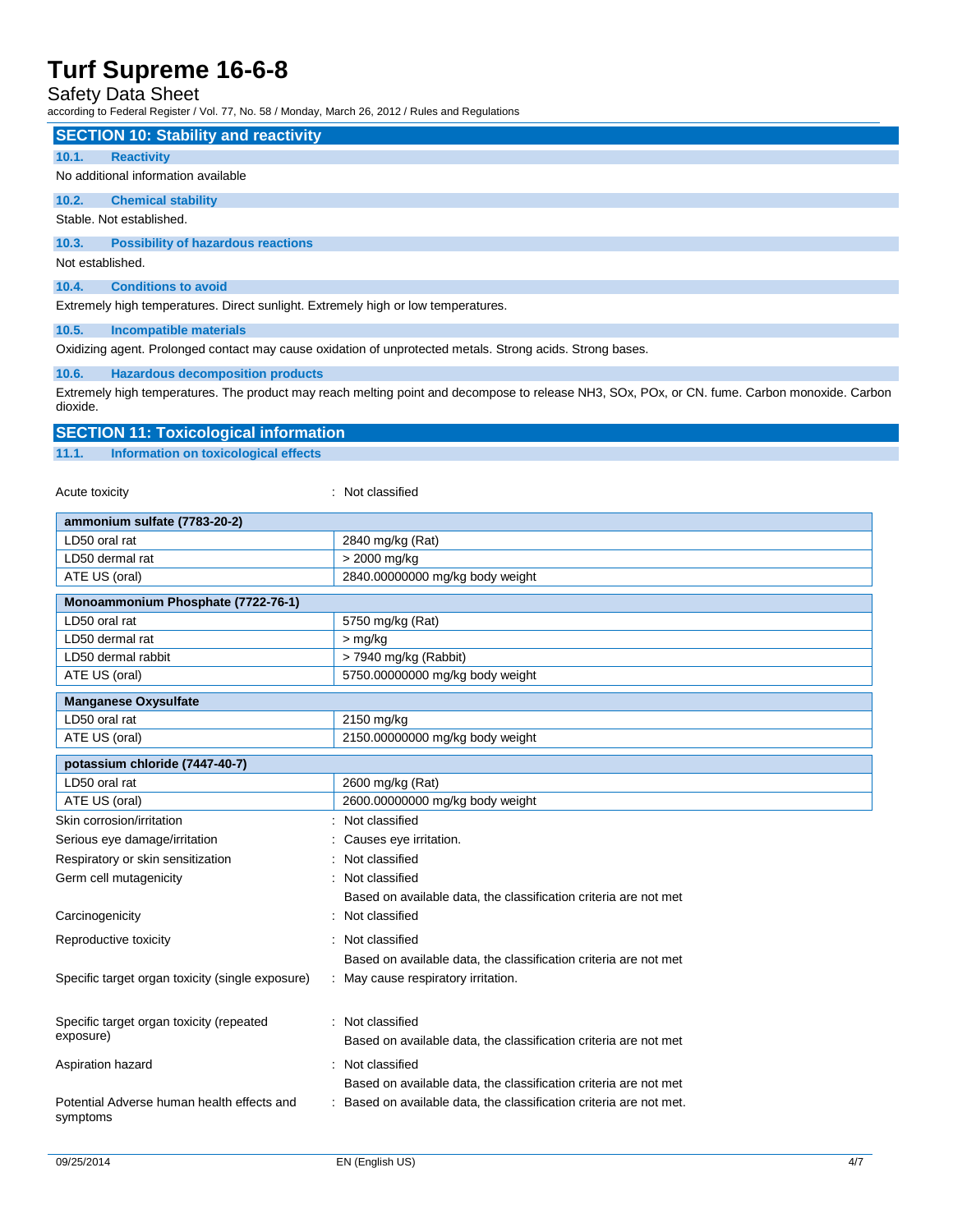Safety Data Sheet

according to Federal Register / Vol. 77, No. 58 / Monday, March 26, 2012 / Rules and Regulations

## **SECTION 12: Ecological information**

### **12.1. Toxicity**

| LC50 fish 1<br>126 mg/l (96 h; Poecilia reticulata)<br>202 mg/l (96 h; Daphnia magna)<br>EC50 Daphnia 1<br>250 - 480 mg/l (96 h; Brachydanio rerio)<br>LC50 fish 2<br>433 mg/l (50 h; Daphnia magna)<br>EC50 Daphnia 2<br>1290 ppm (96 h; Gambusia affinis)<br>TLM fish 1<br>Monoammonium Phosphate (7722-76-1)<br>LC50 fish 1<br>155 ppm (96 h; Pimephales promelas)<br>920 mg/l (96 h; Gambusia affinis; Static system)<br>630 mg/l (48 h; Ceriodaphnia dubia)<br>2010 mg/l (96 h; Lepomis macrochirus; Static system)<br>660 mg/l (48 h; Daphnia magna)<br>850 mg/l (72 h; Scenedesmus subspicatus)<br>Threshold limit algae 1<br>> 100 mg/l (72 h; Scenedesmus subspicatus; GLP)<br><b>Persistence and degradability</b><br>Not established.<br>ammonium sulfate (7783-20-2)<br>Persistence and degradability<br>Biodegradability in water: no data available. Not established.<br>Persistence and degradability<br>Biodegradability in water: no data available. Not established.<br>Not established.<br><b>Iron Oxysulfate</b><br>Not established.<br>potassium chloride (7447-40-7)<br>Persistence and degradability<br>Biodegradability: not applicable. Not established.<br>Biochemical oxygen demand (BOD)<br>Not applicable<br>Chemical oxygen demand (COD)<br>Not applicable<br>Not applicable<br>BOD (% of ThOD)<br>Not applicable<br>12.3.<br><b>Bioaccumulative potential</b><br>Turf Supreme 16-6-8<br>Not established.<br>Bioaccumulative potential<br>$-5.1$<br>Bioaccumulation: not applicable. Not established.<br>Not bioaccumulative. Not established.<br>Not established.<br><b>Iron Oxysulfate</b><br>Bioaccumulative potential<br>Not established.<br>potassium chloride (7447-40-7)<br>Log Pow<br>-0.46 (Estimated value)<br>Bioaccumulative potential<br>Bioaccumulation: not applicable. Not established. | ammonium sulfate (7783-20-2)       |                 |     |
|---------------------------------------------------------------------------------------------------------------------------------------------------------------------------------------------------------------------------------------------------------------------------------------------------------------------------------------------------------------------------------------------------------------------------------------------------------------------------------------------------------------------------------------------------------------------------------------------------------------------------------------------------------------------------------------------------------------------------------------------------------------------------------------------------------------------------------------------------------------------------------------------------------------------------------------------------------------------------------------------------------------------------------------------------------------------------------------------------------------------------------------------------------------------------------------------------------------------------------------------------------------------------------------------------------------------------------------------------------------------------------------------------------------------------------------------------------------------------------------------------------------------------------------------------------------------------------------------------------------------------------------------------------------------------------------------------------------------------------------------------------------------------------------------------------------------------------------|------------------------------------|-----------------|-----|
|                                                                                                                                                                                                                                                                                                                                                                                                                                                                                                                                                                                                                                                                                                                                                                                                                                                                                                                                                                                                                                                                                                                                                                                                                                                                                                                                                                                                                                                                                                                                                                                                                                                                                                                                                                                                                                       |                                    |                 |     |
|                                                                                                                                                                                                                                                                                                                                                                                                                                                                                                                                                                                                                                                                                                                                                                                                                                                                                                                                                                                                                                                                                                                                                                                                                                                                                                                                                                                                                                                                                                                                                                                                                                                                                                                                                                                                                                       |                                    |                 |     |
|                                                                                                                                                                                                                                                                                                                                                                                                                                                                                                                                                                                                                                                                                                                                                                                                                                                                                                                                                                                                                                                                                                                                                                                                                                                                                                                                                                                                                                                                                                                                                                                                                                                                                                                                                                                                                                       |                                    |                 |     |
|                                                                                                                                                                                                                                                                                                                                                                                                                                                                                                                                                                                                                                                                                                                                                                                                                                                                                                                                                                                                                                                                                                                                                                                                                                                                                                                                                                                                                                                                                                                                                                                                                                                                                                                                                                                                                                       |                                    |                 |     |
|                                                                                                                                                                                                                                                                                                                                                                                                                                                                                                                                                                                                                                                                                                                                                                                                                                                                                                                                                                                                                                                                                                                                                                                                                                                                                                                                                                                                                                                                                                                                                                                                                                                                                                                                                                                                                                       |                                    |                 |     |
|                                                                                                                                                                                                                                                                                                                                                                                                                                                                                                                                                                                                                                                                                                                                                                                                                                                                                                                                                                                                                                                                                                                                                                                                                                                                                                                                                                                                                                                                                                                                                                                                                                                                                                                                                                                                                                       |                                    |                 |     |
|                                                                                                                                                                                                                                                                                                                                                                                                                                                                                                                                                                                                                                                                                                                                                                                                                                                                                                                                                                                                                                                                                                                                                                                                                                                                                                                                                                                                                                                                                                                                                                                                                                                                                                                                                                                                                                       |                                    |                 |     |
|                                                                                                                                                                                                                                                                                                                                                                                                                                                                                                                                                                                                                                                                                                                                                                                                                                                                                                                                                                                                                                                                                                                                                                                                                                                                                                                                                                                                                                                                                                                                                                                                                                                                                                                                                                                                                                       |                                    |                 |     |
|                                                                                                                                                                                                                                                                                                                                                                                                                                                                                                                                                                                                                                                                                                                                                                                                                                                                                                                                                                                                                                                                                                                                                                                                                                                                                                                                                                                                                                                                                                                                                                                                                                                                                                                                                                                                                                       | potassium chloride (7447-40-7)     |                 |     |
|                                                                                                                                                                                                                                                                                                                                                                                                                                                                                                                                                                                                                                                                                                                                                                                                                                                                                                                                                                                                                                                                                                                                                                                                                                                                                                                                                                                                                                                                                                                                                                                                                                                                                                                                                                                                                                       | LC50 fish 1                        |                 |     |
|                                                                                                                                                                                                                                                                                                                                                                                                                                                                                                                                                                                                                                                                                                                                                                                                                                                                                                                                                                                                                                                                                                                                                                                                                                                                                                                                                                                                                                                                                                                                                                                                                                                                                                                                                                                                                                       | EC50 Daphnia 1                     |                 |     |
|                                                                                                                                                                                                                                                                                                                                                                                                                                                                                                                                                                                                                                                                                                                                                                                                                                                                                                                                                                                                                                                                                                                                                                                                                                                                                                                                                                                                                                                                                                                                                                                                                                                                                                                                                                                                                                       | LC50 fish 2                        |                 |     |
|                                                                                                                                                                                                                                                                                                                                                                                                                                                                                                                                                                                                                                                                                                                                                                                                                                                                                                                                                                                                                                                                                                                                                                                                                                                                                                                                                                                                                                                                                                                                                                                                                                                                                                                                                                                                                                       | EC50 Daphnia 2                     |                 |     |
|                                                                                                                                                                                                                                                                                                                                                                                                                                                                                                                                                                                                                                                                                                                                                                                                                                                                                                                                                                                                                                                                                                                                                                                                                                                                                                                                                                                                                                                                                                                                                                                                                                                                                                                                                                                                                                       |                                    |                 |     |
|                                                                                                                                                                                                                                                                                                                                                                                                                                                                                                                                                                                                                                                                                                                                                                                                                                                                                                                                                                                                                                                                                                                                                                                                                                                                                                                                                                                                                                                                                                                                                                                                                                                                                                                                                                                                                                       | Threshold limit algae 2            |                 |     |
|                                                                                                                                                                                                                                                                                                                                                                                                                                                                                                                                                                                                                                                                                                                                                                                                                                                                                                                                                                                                                                                                                                                                                                                                                                                                                                                                                                                                                                                                                                                                                                                                                                                                                                                                                                                                                                       | 12.2.                              |                 |     |
|                                                                                                                                                                                                                                                                                                                                                                                                                                                                                                                                                                                                                                                                                                                                                                                                                                                                                                                                                                                                                                                                                                                                                                                                                                                                                                                                                                                                                                                                                                                                                                                                                                                                                                                                                                                                                                       | Turf Supreme 16-6-8                |                 |     |
|                                                                                                                                                                                                                                                                                                                                                                                                                                                                                                                                                                                                                                                                                                                                                                                                                                                                                                                                                                                                                                                                                                                                                                                                                                                                                                                                                                                                                                                                                                                                                                                                                                                                                                                                                                                                                                       | Persistence and degradability      |                 |     |
|                                                                                                                                                                                                                                                                                                                                                                                                                                                                                                                                                                                                                                                                                                                                                                                                                                                                                                                                                                                                                                                                                                                                                                                                                                                                                                                                                                                                                                                                                                                                                                                                                                                                                                                                                                                                                                       |                                    |                 |     |
|                                                                                                                                                                                                                                                                                                                                                                                                                                                                                                                                                                                                                                                                                                                                                                                                                                                                                                                                                                                                                                                                                                                                                                                                                                                                                                                                                                                                                                                                                                                                                                                                                                                                                                                                                                                                                                       |                                    |                 |     |
|                                                                                                                                                                                                                                                                                                                                                                                                                                                                                                                                                                                                                                                                                                                                                                                                                                                                                                                                                                                                                                                                                                                                                                                                                                                                                                                                                                                                                                                                                                                                                                                                                                                                                                                                                                                                                                       |                                    |                 |     |
|                                                                                                                                                                                                                                                                                                                                                                                                                                                                                                                                                                                                                                                                                                                                                                                                                                                                                                                                                                                                                                                                                                                                                                                                                                                                                                                                                                                                                                                                                                                                                                                                                                                                                                                                                                                                                                       | Monoammonium Phosphate (7722-76-1) |                 |     |
|                                                                                                                                                                                                                                                                                                                                                                                                                                                                                                                                                                                                                                                                                                                                                                                                                                                                                                                                                                                                                                                                                                                                                                                                                                                                                                                                                                                                                                                                                                                                                                                                                                                                                                                                                                                                                                       |                                    |                 |     |
|                                                                                                                                                                                                                                                                                                                                                                                                                                                                                                                                                                                                                                                                                                                                                                                                                                                                                                                                                                                                                                                                                                                                                                                                                                                                                                                                                                                                                                                                                                                                                                                                                                                                                                                                                                                                                                       | Wax (64771-72-8)                   |                 |     |
|                                                                                                                                                                                                                                                                                                                                                                                                                                                                                                                                                                                                                                                                                                                                                                                                                                                                                                                                                                                                                                                                                                                                                                                                                                                                                                                                                                                                                                                                                                                                                                                                                                                                                                                                                                                                                                       | Persistence and degradability      |                 |     |
|                                                                                                                                                                                                                                                                                                                                                                                                                                                                                                                                                                                                                                                                                                                                                                                                                                                                                                                                                                                                                                                                                                                                                                                                                                                                                                                                                                                                                                                                                                                                                                                                                                                                                                                                                                                                                                       |                                    |                 |     |
|                                                                                                                                                                                                                                                                                                                                                                                                                                                                                                                                                                                                                                                                                                                                                                                                                                                                                                                                                                                                                                                                                                                                                                                                                                                                                                                                                                                                                                                                                                                                                                                                                                                                                                                                                                                                                                       | Persistence and degradability      |                 |     |
|                                                                                                                                                                                                                                                                                                                                                                                                                                                                                                                                                                                                                                                                                                                                                                                                                                                                                                                                                                                                                                                                                                                                                                                                                                                                                                                                                                                                                                                                                                                                                                                                                                                                                                                                                                                                                                       |                                    |                 |     |
|                                                                                                                                                                                                                                                                                                                                                                                                                                                                                                                                                                                                                                                                                                                                                                                                                                                                                                                                                                                                                                                                                                                                                                                                                                                                                                                                                                                                                                                                                                                                                                                                                                                                                                                                                                                                                                       |                                    |                 |     |
|                                                                                                                                                                                                                                                                                                                                                                                                                                                                                                                                                                                                                                                                                                                                                                                                                                                                                                                                                                                                                                                                                                                                                                                                                                                                                                                                                                                                                                                                                                                                                                                                                                                                                                                                                                                                                                       |                                    |                 |     |
|                                                                                                                                                                                                                                                                                                                                                                                                                                                                                                                                                                                                                                                                                                                                                                                                                                                                                                                                                                                                                                                                                                                                                                                                                                                                                                                                                                                                                                                                                                                                                                                                                                                                                                                                                                                                                                       |                                    |                 |     |
|                                                                                                                                                                                                                                                                                                                                                                                                                                                                                                                                                                                                                                                                                                                                                                                                                                                                                                                                                                                                                                                                                                                                                                                                                                                                                                                                                                                                                                                                                                                                                                                                                                                                                                                                                                                                                                       | ThOD                               |                 |     |
|                                                                                                                                                                                                                                                                                                                                                                                                                                                                                                                                                                                                                                                                                                                                                                                                                                                                                                                                                                                                                                                                                                                                                                                                                                                                                                                                                                                                                                                                                                                                                                                                                                                                                                                                                                                                                                       |                                    |                 |     |
|                                                                                                                                                                                                                                                                                                                                                                                                                                                                                                                                                                                                                                                                                                                                                                                                                                                                                                                                                                                                                                                                                                                                                                                                                                                                                                                                                                                                                                                                                                                                                                                                                                                                                                                                                                                                                                       |                                    |                 |     |
|                                                                                                                                                                                                                                                                                                                                                                                                                                                                                                                                                                                                                                                                                                                                                                                                                                                                                                                                                                                                                                                                                                                                                                                                                                                                                                                                                                                                                                                                                                                                                                                                                                                                                                                                                                                                                                       |                                    |                 |     |
|                                                                                                                                                                                                                                                                                                                                                                                                                                                                                                                                                                                                                                                                                                                                                                                                                                                                                                                                                                                                                                                                                                                                                                                                                                                                                                                                                                                                                                                                                                                                                                                                                                                                                                                                                                                                                                       |                                    |                 |     |
|                                                                                                                                                                                                                                                                                                                                                                                                                                                                                                                                                                                                                                                                                                                                                                                                                                                                                                                                                                                                                                                                                                                                                                                                                                                                                                                                                                                                                                                                                                                                                                                                                                                                                                                                                                                                                                       |                                    |                 |     |
|                                                                                                                                                                                                                                                                                                                                                                                                                                                                                                                                                                                                                                                                                                                                                                                                                                                                                                                                                                                                                                                                                                                                                                                                                                                                                                                                                                                                                                                                                                                                                                                                                                                                                                                                                                                                                                       | ammonium sulfate (7783-20-2)       |                 |     |
|                                                                                                                                                                                                                                                                                                                                                                                                                                                                                                                                                                                                                                                                                                                                                                                                                                                                                                                                                                                                                                                                                                                                                                                                                                                                                                                                                                                                                                                                                                                                                                                                                                                                                                                                                                                                                                       | Log Pow                            |                 |     |
|                                                                                                                                                                                                                                                                                                                                                                                                                                                                                                                                                                                                                                                                                                                                                                                                                                                                                                                                                                                                                                                                                                                                                                                                                                                                                                                                                                                                                                                                                                                                                                                                                                                                                                                                                                                                                                       | Bioaccumulative potential          |                 |     |
|                                                                                                                                                                                                                                                                                                                                                                                                                                                                                                                                                                                                                                                                                                                                                                                                                                                                                                                                                                                                                                                                                                                                                                                                                                                                                                                                                                                                                                                                                                                                                                                                                                                                                                                                                                                                                                       | Monoammonium Phosphate (7722-76-1) |                 |     |
|                                                                                                                                                                                                                                                                                                                                                                                                                                                                                                                                                                                                                                                                                                                                                                                                                                                                                                                                                                                                                                                                                                                                                                                                                                                                                                                                                                                                                                                                                                                                                                                                                                                                                                                                                                                                                                       | Bioaccumulative potential          |                 |     |
|                                                                                                                                                                                                                                                                                                                                                                                                                                                                                                                                                                                                                                                                                                                                                                                                                                                                                                                                                                                                                                                                                                                                                                                                                                                                                                                                                                                                                                                                                                                                                                                                                                                                                                                                                                                                                                       | Wax (64771-72-8)                   |                 |     |
|                                                                                                                                                                                                                                                                                                                                                                                                                                                                                                                                                                                                                                                                                                                                                                                                                                                                                                                                                                                                                                                                                                                                                                                                                                                                                                                                                                                                                                                                                                                                                                                                                                                                                                                                                                                                                                       | Bioaccumulative potential          |                 |     |
|                                                                                                                                                                                                                                                                                                                                                                                                                                                                                                                                                                                                                                                                                                                                                                                                                                                                                                                                                                                                                                                                                                                                                                                                                                                                                                                                                                                                                                                                                                                                                                                                                                                                                                                                                                                                                                       |                                    |                 |     |
|                                                                                                                                                                                                                                                                                                                                                                                                                                                                                                                                                                                                                                                                                                                                                                                                                                                                                                                                                                                                                                                                                                                                                                                                                                                                                                                                                                                                                                                                                                                                                                                                                                                                                                                                                                                                                                       |                                    |                 |     |
|                                                                                                                                                                                                                                                                                                                                                                                                                                                                                                                                                                                                                                                                                                                                                                                                                                                                                                                                                                                                                                                                                                                                                                                                                                                                                                                                                                                                                                                                                                                                                                                                                                                                                                                                                                                                                                       |                                    |                 |     |
|                                                                                                                                                                                                                                                                                                                                                                                                                                                                                                                                                                                                                                                                                                                                                                                                                                                                                                                                                                                                                                                                                                                                                                                                                                                                                                                                                                                                                                                                                                                                                                                                                                                                                                                                                                                                                                       |                                    |                 |     |
|                                                                                                                                                                                                                                                                                                                                                                                                                                                                                                                                                                                                                                                                                                                                                                                                                                                                                                                                                                                                                                                                                                                                                                                                                                                                                                                                                                                                                                                                                                                                                                                                                                                                                                                                                                                                                                       |                                    |                 |     |
|                                                                                                                                                                                                                                                                                                                                                                                                                                                                                                                                                                                                                                                                                                                                                                                                                                                                                                                                                                                                                                                                                                                                                                                                                                                                                                                                                                                                                                                                                                                                                                                                                                                                                                                                                                                                                                       | 09/25/2014                         | EN (English US) | 5/7 |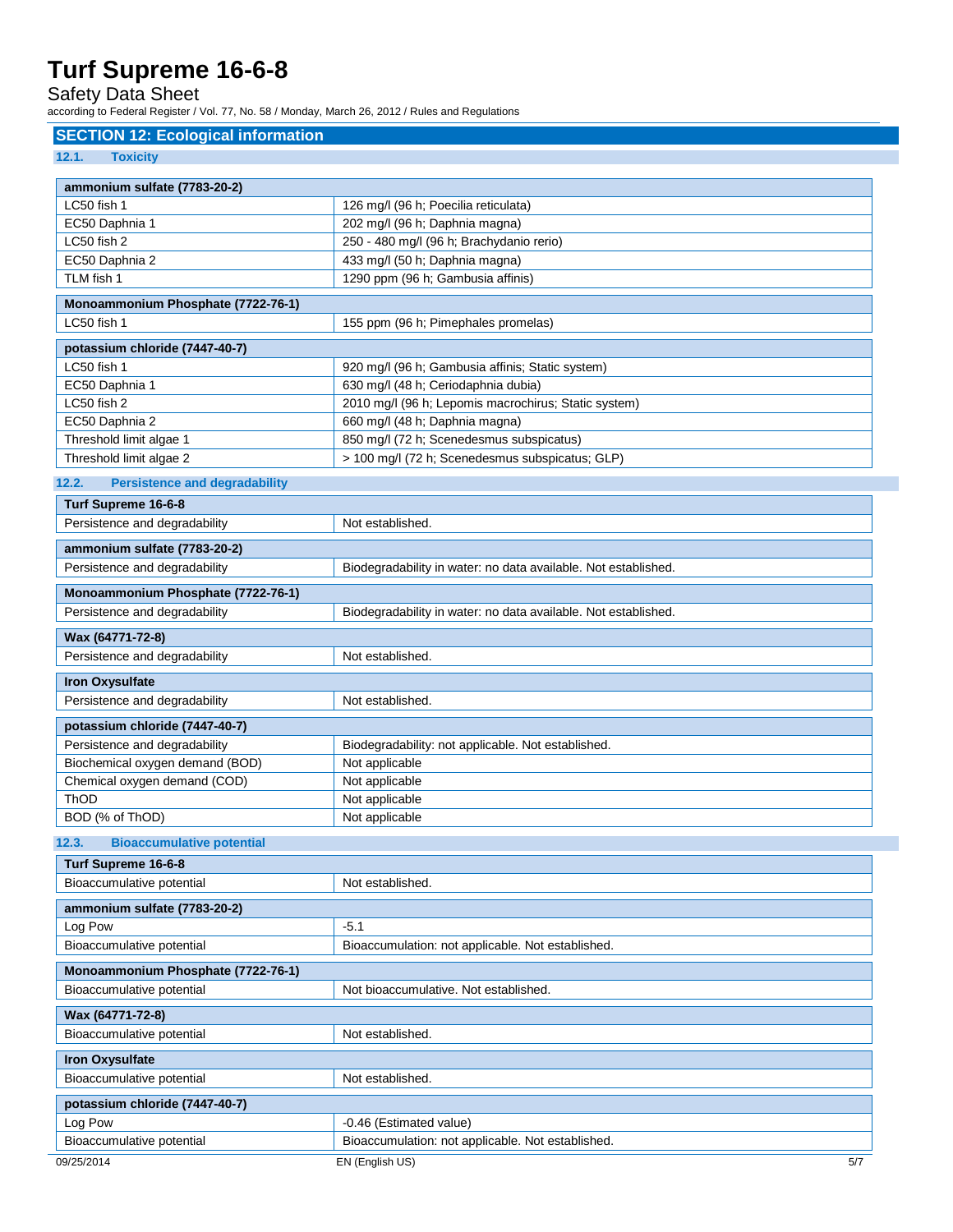### Safety Data Sheet

according to Federal Register / Vol. 77, No. 58 / Monday, March 26, 2012 / Rules and Regulations

| <b>Mobility in soil</b><br>12.4.                                 |                                                                         |  |  |
|------------------------------------------------------------------|-------------------------------------------------------------------------|--|--|
| No additional information available                              |                                                                         |  |  |
| Other adverse effects<br>12.5.                                   |                                                                         |  |  |
| Effect on ozone layer                                            | : No additional information available                                   |  |  |
| Effect on the global warming                                     | : No known ecological damage caused by this product.                    |  |  |
| Other information                                                | : Avoid release to the environment.                                     |  |  |
| <b>SECTION 13: Disposal considerations</b>                       |                                                                         |  |  |
| 13.1.<br><b>Waste treatment methods</b>                          |                                                                         |  |  |
| Waste disposal recommendations                                   | Dispose in a safe manner in accordance with local/national regulations. |  |  |
| : Avoid release to the environment.<br>Ecology - waste materials |                                                                         |  |  |
| <b>SECTION 14: Transport information</b>                         |                                                                         |  |  |
| In accordance with DOT                                           |                                                                         |  |  |
| Not regulated for transport                                      |                                                                         |  |  |
| <b>Additional information</b>                                    |                                                                         |  |  |
| Other information                                                | No supplementary information available.                                 |  |  |
|                                                                  |                                                                         |  |  |
| <b>ADR</b>                                                       |                                                                         |  |  |
| Transport document description                                   |                                                                         |  |  |
| <b>Transport by sea</b>                                          |                                                                         |  |  |
| No additional information available                              |                                                                         |  |  |
| <b>Air transport</b>                                             |                                                                         |  |  |
| No additional information available                              |                                                                         |  |  |
|                                                                  |                                                                         |  |  |

## **SECTION 15: Regulatory information**

### **15.1. US Federal regulations**

All components of this product are listed on the Toxic Substances Control Act (TSCA) inventory except for:

| Wax                  | CAS No 64771-72-8 | $C < 25.00\%$ |
|----------------------|-------------------|---------------|
| Iron Oxysulfate      | CAS No            | C<=25.00%     |
| Manganese Oxysulfate | CAS No            | C<=25.00%     |

This product or mixture does not contain a toxic chemical or chemicals in excess of the applicable de minimis concentration as specified in 40 CFR §372.38(a) subject to the reporting requirements of section 313 of Title III of the Superfund Amendments and Reauthorization Act of 1986 and 40 CFR Part 372.

#### **15.2. International regulations**

#### **CANADA**

No additional information available

#### **EU-Regulations**

No additional information available

### **Classification according to Regulation (EC) No. 1272/2008 [CLP]**

#### **Classification according to Directive 67/548/EEC or 1999/45/EC**

Not classified

#### **15.2.2. National regulations** No additional information available

**15.3. US State regulations**